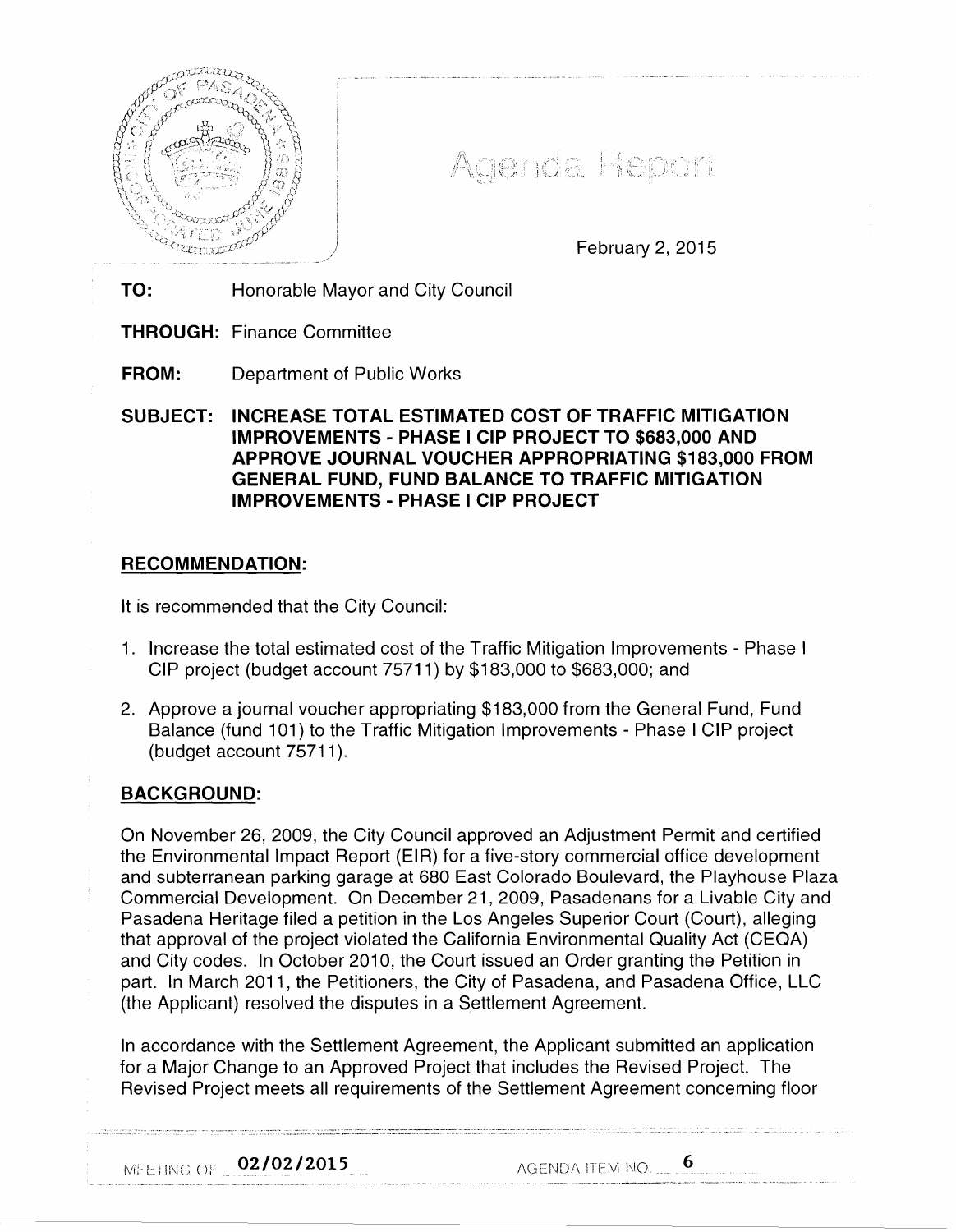Approve Journal Voucher February 2, 2015 Page 2 of 4

area, height and setbacks, and open space and was designed to respect the scale, massing and articulation of the historic Pasadena Playhouse. In addition, the project includes a raised pedestrian speed table agreed to by the Petitioners and the Applicant to address pedestrian safety. As a result of negotiations with the developer, staff proposed that the cost of constructing the speed table be shared equally between the developer and the City.

On November 14, 2011, the City Council approved the Major Change to the Approved Project and adopted a resolution adopting an Addendum to the Final EIR for the 680 East Colorado Boulevard project. As part of this action, the City Council also agreed in concept to fund fifty percent of the cost of the proposed speed table on El Molino Avenue, for which staff would return to City Council at a later date to request authorization to appropriate and expense the City's portion.

The proposed appropriation of \$183,000 to the Traffic Mitigation Improvements- Phase I CIP project is for the City's share of the cost to construct the raised pedestrian speed table on El Molino Avenue between Colorado Boulevard and Green Street to mitigate pedestrian safety concerns resulting from the Playhouse Plaza Commercial Development.

The speed table on El Molino Avenue involves raising the pedestrian walkway south of Playhouse Alley with a pavement treatment to differentiate it from the roadway and includes, per Department of Transportation Traffic Engineering Report findings, signage enhancements and an In-Pavement Warning Lighting (IPWL) system that incorporates flashing lights across the roadway on both sides of the raised crossing and overhead detection to activate the IPWL when pedestrians are present in the raised crossing. Roadway reconstruction would also be required to address grade changes and roadway drainage. The speed table was determined by the Addendum to the Final Environmental Impact Report 680 East Colorado Boulevard Commercial Project (certified on November 14, 2011) to be "an appropriate measure to slow down vehicles and accommodate the anticipated high volumes of mid-block crossings by pedestrians" during events at the adjacent Pasadena Playhouse or other attractions in this area.

The speed table project was defined in the November 14, 2011 Addendum to the FEIR as the following:

"Construction of the speed table along El Molino Avenue involves establishing a pedestrian walkway, south of Playhouse Alley. Safety enhancements such as inpavement lighting and appropriate signage would also be considered if warranted. Roadway reconstruction would also be required to address grade changes and roadway drainage. Some issues that may be encountered in the execution of the speed table alternative include: (1) introduction of significant costs and engineering considerations during design and construction; (2) removal of some on-street parking along El Molino Avenue; and (3) aesthetic impacts of signage, if installed, on the nature of the Playhouse District."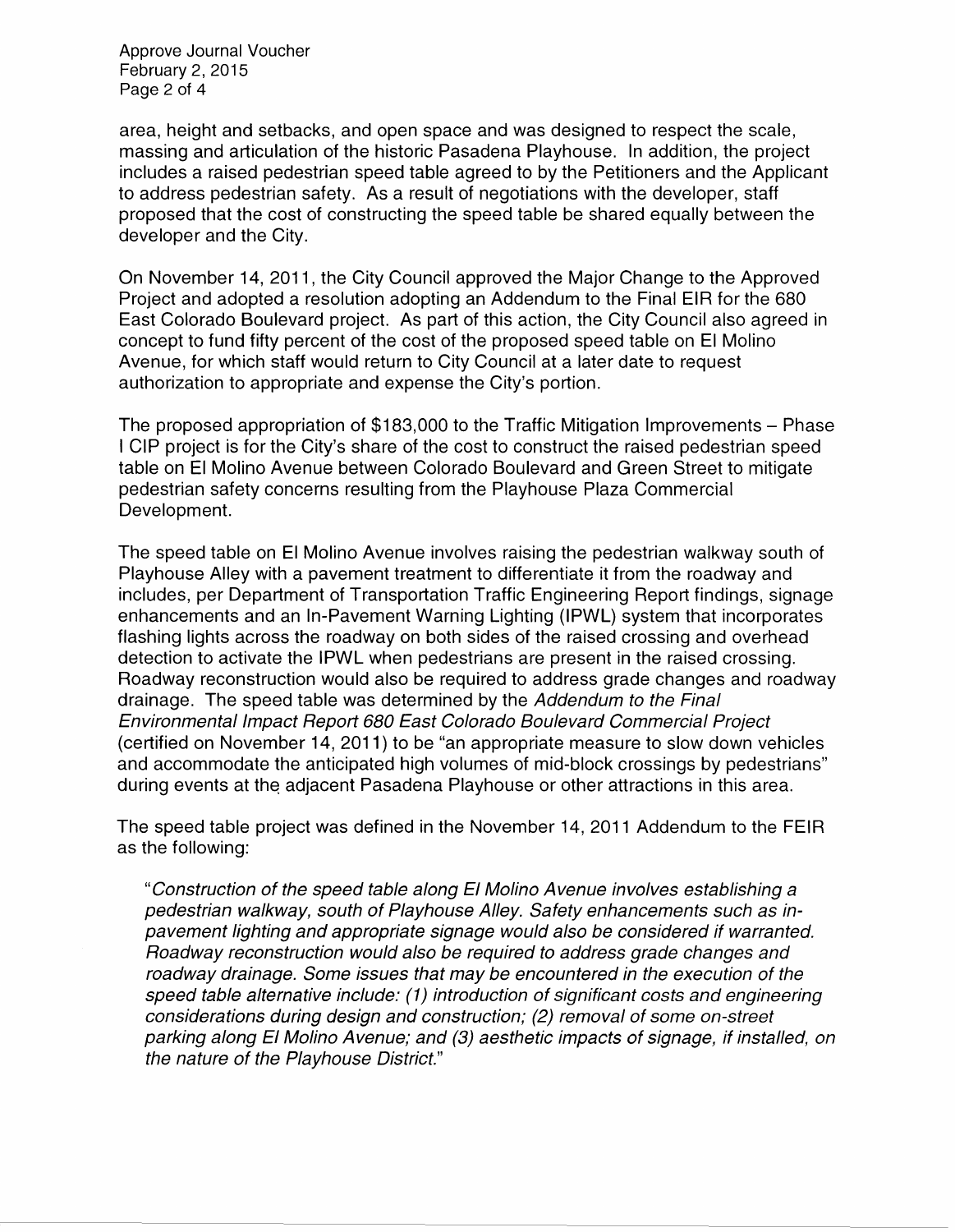Approve Journal Voucher February 2, 2015 Page 3 of 4

The developer is initially paying for all construction costs and will be responsible for installation of the speed table as part of their project. The City's share of the construction cost will be paid to the developer from the Traffic Mitigation Improvements-Phase I CIP project (budget account 75711) through this action.

### **COUNCIL POLICY CONSIDERATION:**

This project is consistent with City Council's goal to improve, maintain, and enhance public facilities and infrastructure. It is also consistent with the Seismic and Safety Element of the General Plan by helping to achieve and maintain an environment in which Pasadena residents can enjoy personal safety and security. The implementation of the speed table falls within the objectives stated in the Mobility Element and the 2006 Pedestrian Plan.

### **ENVIRONMENTAL ANALYSIS:**

On November 26, 2009 the City Council certified the EIR for the Playhouse Plaza Commercial Development at 680 E. Colorado Boulevard. On November 14, 2011, the City Council adopted a resolution adopting an Addendum to the Final EIR for the revised project, which includes implementation of the pedestrian speed table on El Molino Avenue. There are no changes to the project, changed circumstances or new information that would warrant further environmental review.